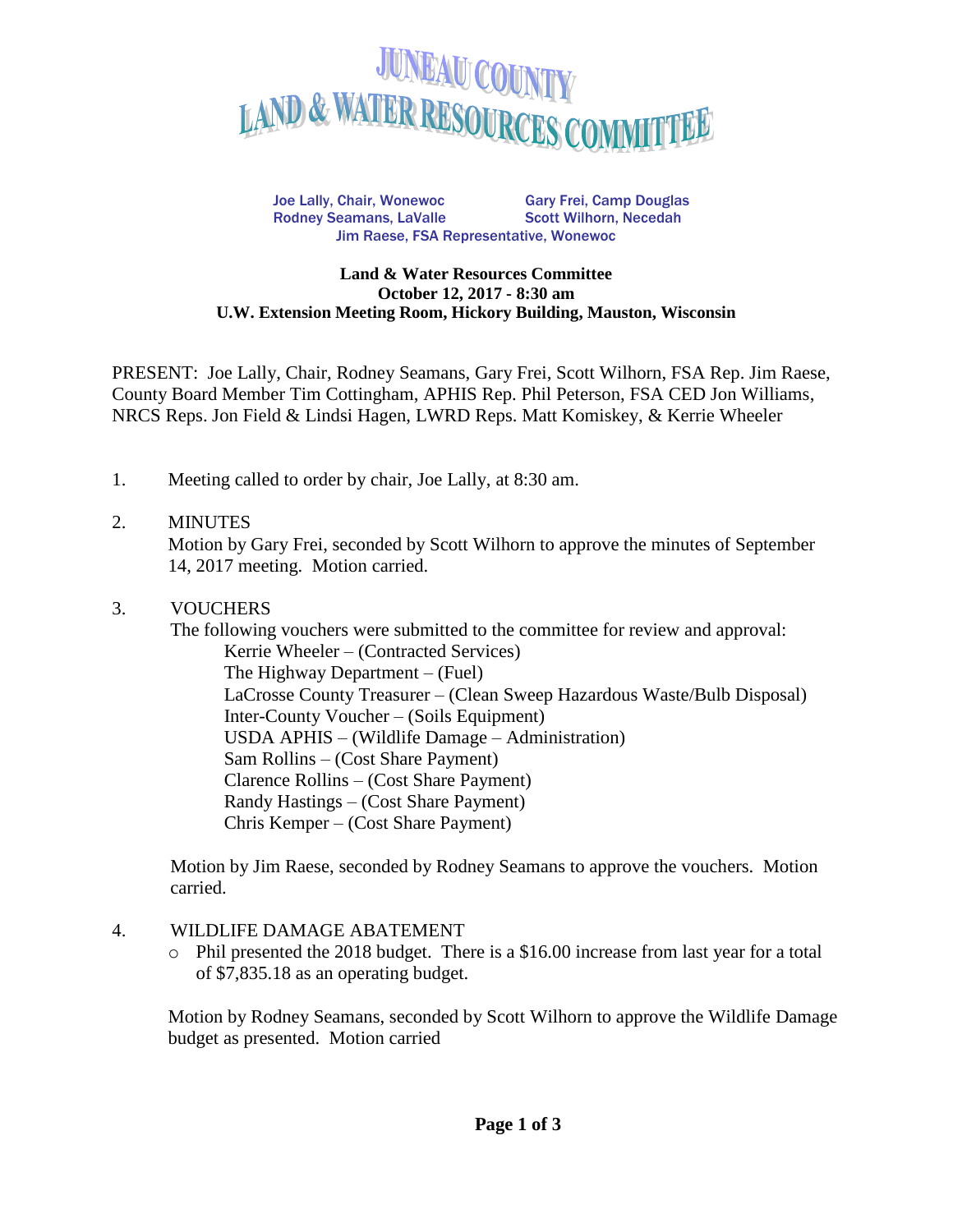$\circ$  There have been verified cougar sightings in the county and it has been making its way south. It has been caught on a Necedah Wildlife Refuge camera

Questions and discussion on how deer damage compensation, fur markets and honey hive damage by bear.

# 5. NATURAL RESOURCES CONSERVATION SERVICE

- o NRCS has a new employee Lindsi Hagen. She is the Office Automation Clerk.
- o Registered Land Surveyors will be in the county working on two WRP sites.
- o EQIP cost sharing projects are in progress one is a forestry project in Cutler Township and one is a brush management project to correct a multi-flora rose project that was started by SCS back in the 1930's.
- $\circ$  Cover crops cost share practices have been extended to October 31<sup>st</sup>.

# 6. FSA REPORT

- o Corn silage is being taken, soybean harvest has started and winter wheat is being planted.
- $\circ$  1<sup>st</sup> killing frost is later now that it was 10 years ago. This may point to climate change.
- o FSA received notice on 10/10/17 they can accept CRP applications that were submitted between May 4, 2017 and September 30, 2017. They have 5 that were submitted in this time frame.
- $\circ$  November 1<sup>st</sup> is the deadline for reporting fall seeded crops.
- 7. OFFICE MOVE DISCUSSION
	- o The County pulled out of the bid process for office space. They are still looking at March 2018 to raze the Annex Building.
	- o NRCS and LWRD will continue to work on a Contribution Agreement which will help pay for lease costs for LWRD.

Discussion on alternative funding sources for office space.

- 8. 2018 BUDGET/DATCP GRANT
	- o 2018 LWRD budget was passed. Capital Outlay was approved through the ATC funds.
	- o DATCP grant was approved at the State level.
	- o Budget unknowns which could have a big impact on the LWRD budget are where we will be located and with whom.
	- o LWRM Plan is part of the budget process. The 10 year plan must be completed in order to continue to receive DATCP funds. The plan writing is a year-long process with public and technical input. There are meetings in November and December for this input. A public opinion survey is out requesting input as well.